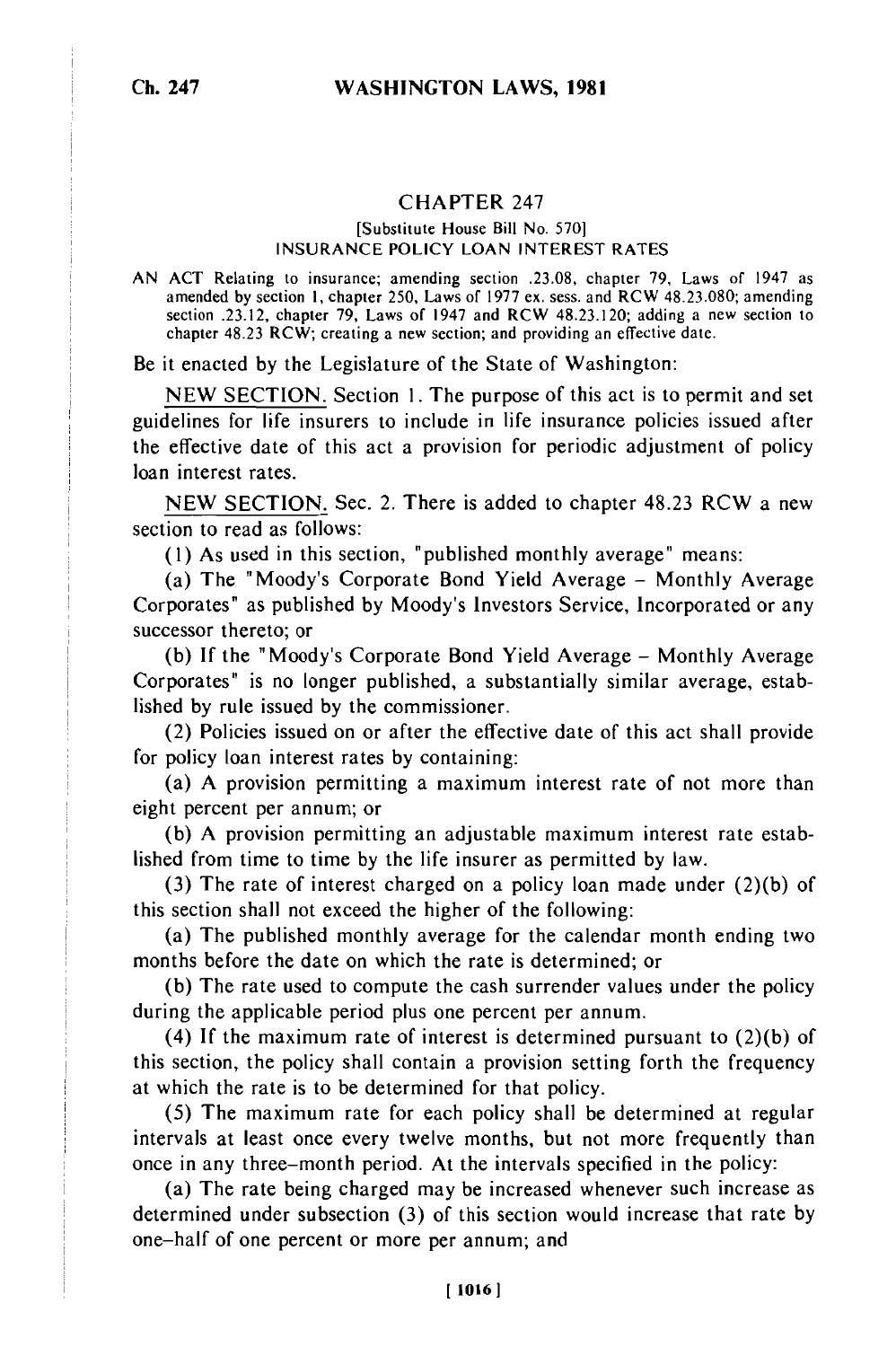**(b)** The rate being charged shall be reduced whenever such reduction as determined under subsection (3) of this section would decrease that rate by one-half of one percent or more per annum.

(6) The life insurer shall:

(a) Notify the policyholder at the time a cash loan is made of the initial rate of interest on the loan;

(b) Notify the policyholder with respect to premium loans of the initial rate of interest on the loan as soon as it is reasonably practical to do so after making the initial loan. Notice need not be given to the policyholder when a further premium loan is added, except as provided in (c) of this subsection;

(c) Send to policyholders with loans reasonable advance notice of any increase in the rate; and

(d) Include in the notices required in this subsection the substance of the pertinent provisions of subsections (2) and (4) of this section.

(7) The substance of the pertinent provisions of subsections (2) and (4) of this section shall be set forth in the policies to which they apply.

(8) The loan value of the policy shall be determined in accordance with RCW 48.23.080, but no policy shall terminate in a policy year as the sole result of change in the interest rate during that policy year, and the life insurer shall maintain coverage during that policy year until the time at which it would otherwise have terminated if there had been no change during that policy year.

(9) For purposes of this section:

(a) The rate of interest on policy loans permitted under this section includes the interest rate charged on reinstatement of policy loans for the period during and after any lapse of a policy;

(b) The term "policy loan" includes any premium loan made under a policy to pay one or more premiums that were not paid to the life insurer as they fell due;

(c) The term "policyholder" includes the owner of the policy or the person designated to pay premiums as shown on the records of the life insurer; and

(d) The term "policy" includes certificates issued by a fraternal benefit society and annuity contracts which provide for policy loans.

(10) No other provision of law shall apply to policy loan interest rates unless made specifically applicable to such rates.

Sec. 3. Section .23.08, chapter 79, Laws of 1947 as amended by section 1, chapter 250, Laws of 1977 ex. sess. and RCW 48.23.080 are each amended to read as follows:

(1) There shall be a provision that after three full years' premiums have been paid thereon, the insurer at any time, while the policy is in force, will advance, on proper assignment or pledge of the policy and on the sole security thereof, at a rate of interest provided ((for in paragraph (c) of this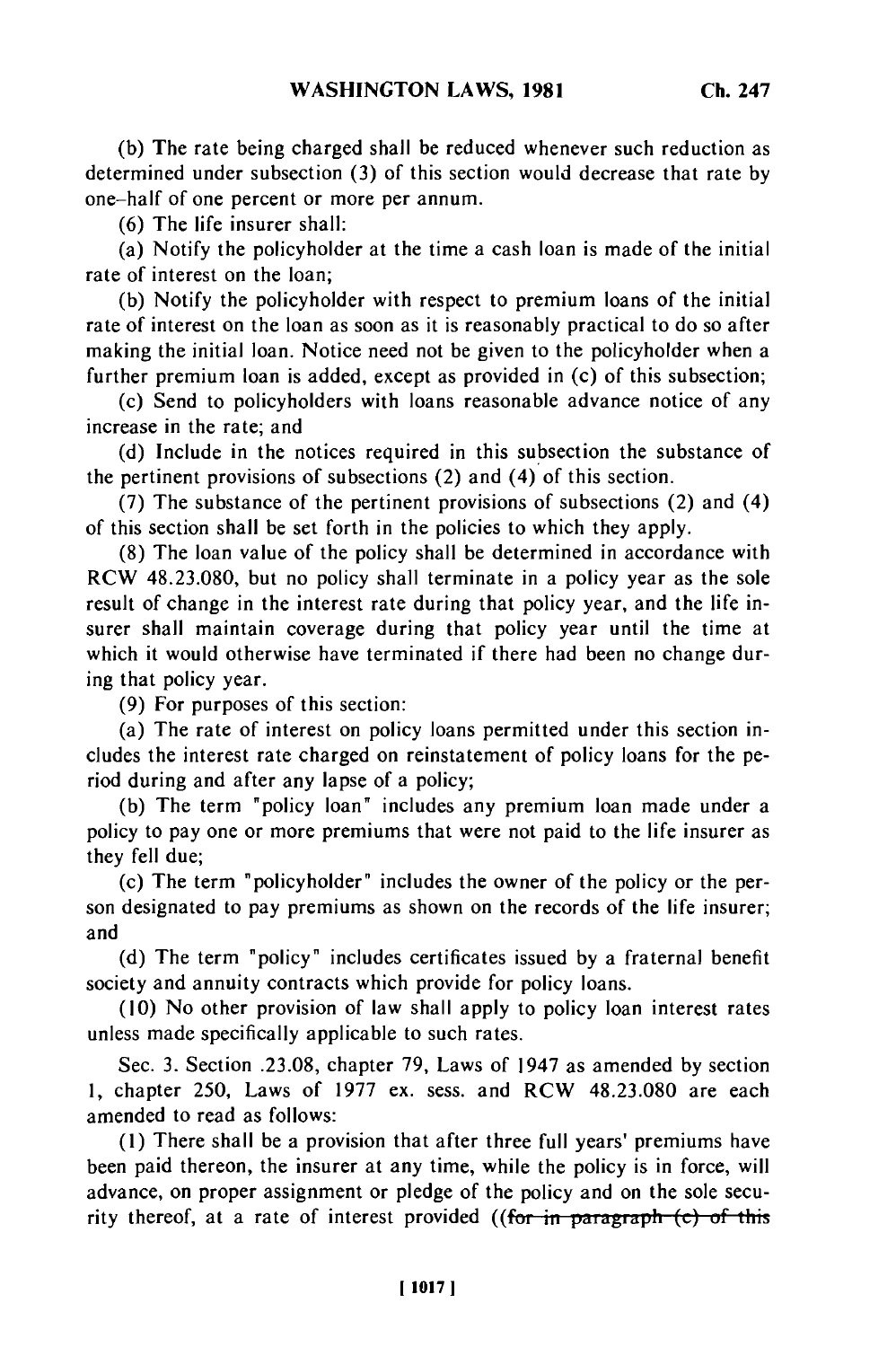subsection)) in this chapter as now or hereafter amended, a sum to be determined as follows:

(a) If such policy is issued prior to the operative date of RCW 48.23- .350, the sum, including any interest paid in advance but not beyond the end of the current policy year, shall be equal to or at the option of the owner of the policy less than, the reserve at the end of the current policy year on the policy and on any dividend additions thereto, less a sum not more than two and one-half percent of the amount insured by the policy and of any dividend additions thereto. The policy may contain a provision by which the insurer reserves the right to defer the making of the loan, except when made to pay premiums, for a period not exceeding six months after the date of application therefor.

(b) If such policy is issued on or after such operative date, the sum, including any interest to the end of the current policy year shall not exceed the cash surrender value at the end of the current policy year, as required by RCW 48.23.350.

(c) (i) The policy shall contain (A) a provision that policy loans shall bear interest at a specified rate not exceeding six percent per annum, or (B) a provision that policy loans shall bear interest at a variable of not less than four nor more than eight percent per annum.

(ii) The variable rate shall not be changed more frequently than once per year and no change may exceed one percent per annum except reductions. The insurer shall give at least thirty days' notice to the policy owner or the owner's designee of any changes in the interest rate.

(iii) The provisions of  $(c)(i)$  and  $(c)(ii)$  of this subsection shall apply only in policies in existence prior to August 1, 1981.

(2) Such policy shall further provide that the insurer may deduct from such loan value any existing indebtedness on the policy (unless such indebtedness has already been deducted in determining the cash surrender value) and any unpaid balance of the premium for the current policy year; and that if the loan is made or repaid on a date other than the anniversary of the policy, the insurer shall be entitled to interest for the portion of the current policy year at the rate of interest specified in the policy.

(3) Such policy may further provide that if the interest on the loan is not paid when due, it shall be added to the existing indebtedness and shall bear interest at the same rate; and that if and when the total indebtedness on the policy, including interest due or accruing, equals or exceeds the amount of the loan value thereof which would otherwise exist at such time, the policy shall terminate in full settlement of such indebtedness and become void; except, that it shall be stipulated in the policy that no such termination shall be effective prior to the expiration of at least thirty days after notice of the pendency of the termination was mailed by the insurer to the insured and the assignee, if any, at their respective addresses last of record with the insurer.